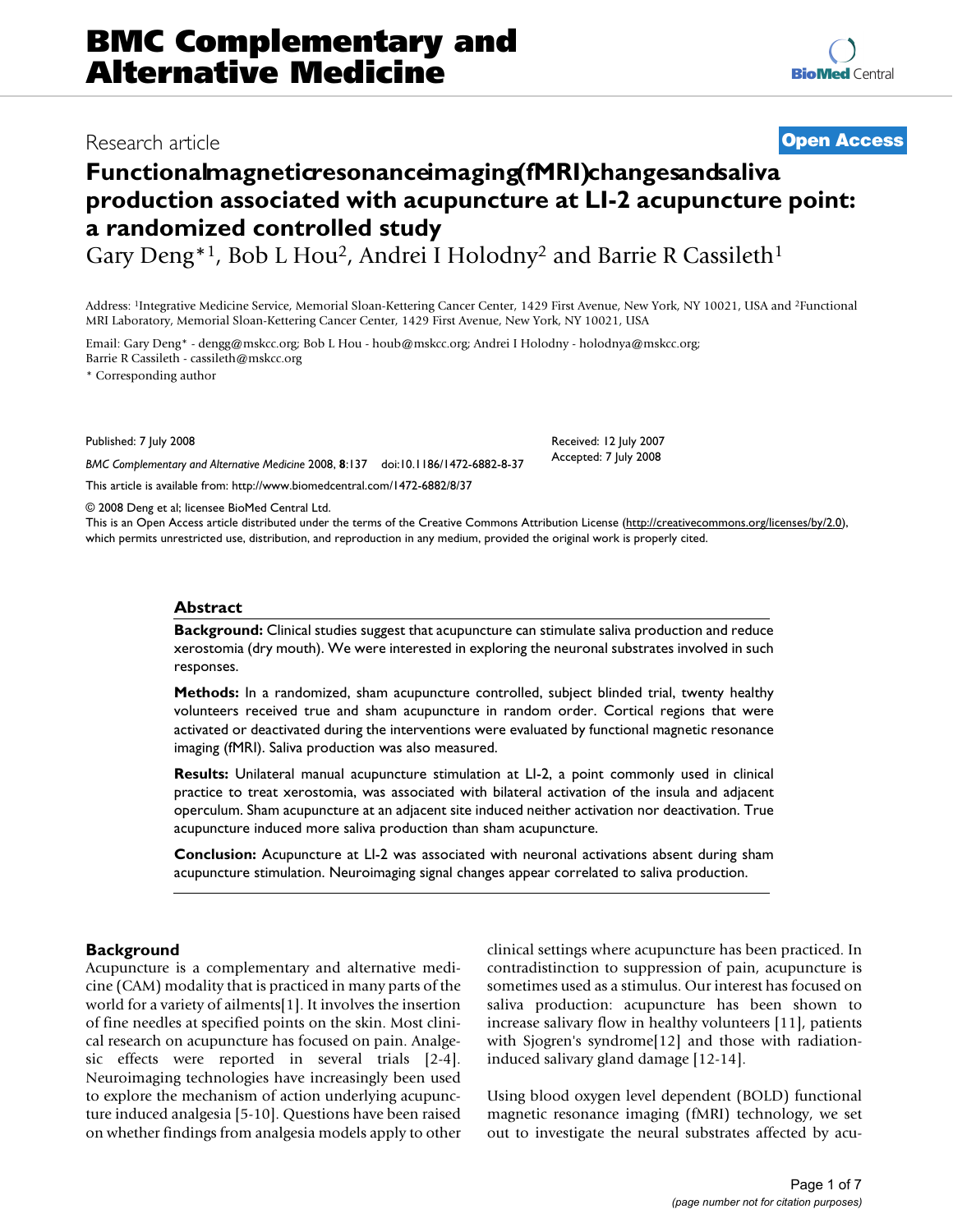puncture at a point (LI-2), an acupoint used in clinical practice [13,15-17] to treat xerostomia by stimulating saliva production. Here we report fMRI data related to acupuncture at this point in a randomized controlled trial of twenty healthy volunteers. The aim of this descriptive study was to explore what kind of fMRI changes may be associated with acupuncture stimulation at LI-2 and generate new leads for future research.

# **Methods**

#### *Study Subjects*

Flyers describing this study were posted at our cancer center. Subjects who contacted us were evaluated according to the inclusion and exclusion criteria. Those eligible were enrolled in the study. Twenty subjects (10 males and 10 females) were enrolled after signing an informed consent form. The research protocol has been approved by the Memorial Sloan-Kettering Cancer Center Institutional Review Board. Inclusion criterion is: age 18 years and older (healthy volunteer). Exclusion criteria are: any major medical disorder requiring regular medical care; metallic implants making MRI contraindicated; inability to tolerate lying on MRI bed for the estimated 2 hours of study; sufficient knowledge of acupuncture allowing one to distinguish between the experimental and control interventions; inability to tolerate the placement of cotton gauzes in the mouth for measurement of salivation.

#### *Study design and interventions*

This was a randomized, sham controlled, cross-over trial with each subject serving as his/her own control. Twenty healthy volunteers were subjected to both true acupuncture and sham acupuncture sessions, in random order (true acupuncture first, then sham acupuncture; or sham acupuncture first, then true acupuncture). Randomization was conducted by a secure database ensuring full allocation concealment. The subjects were blinded to group assignment. All subjects also received application of 1.2 ml lemon juice in the mouth in a separate session (data to be reported separately). True acupuncture was delivered at the LI-2 acupoint of the non-dominant hand. LI-2 is located on the radial side of the second digit in slight flexion, in the depression anterior to the metacarpophalangeal joint. Acupuncture at this point has been reported in the literature to help reduce xerostomia. Needles were manually manipulated by twisting after insertion. Sham acupuncture was provided by application of a sham (Streitberger) needle[18] at a non-acupoint on the ulnar side of the ipsilateral forearm, 3 cm lateral to the PC-6 acupuncture point. Sham needles, resting on top of the skin instead of penetrating the skin, were manually manipulated by twisting. BOLD fMRI images were obtained by applying a gradient echo pulse sequence and two boxcar paradigms (i.e., true and sham acupuncture paradigms). The true or sham acupuncture treatments were given one immediately after the other, with about 1 minute inbetween.

#### *Instructions to the subjects*

Subjects were told that they were participating in a study of neuroimaging changes associated with acupuncture and salivation because acupuncture was reported to help saliva production in patients whose salivary glands were damaged by radiation. They would receive two sets of acupuncture treatment. Cotton pads would be placed in their mouth then taken out to measure how much saliva they produce. After they came out of the MRI scanner, they were told that one of the acupuncture was supposed to be real and the other sham. They were then asked which acupuncture they thought they had received first.

# *fMRI scans*

A 1.5 Tesla (T) scanner (GE Signa equipped by Twinspeed hardware with a quadrature head coil) was used for the study. Plastic pads and tapes were used to immobilize the head within the head coil to minimize movement during the scans. High resolution T1-weighted images were obtained using a SPGR pulse sequence (TR/TE = 30 ms/14 ms, 90 degree flip angle,  $256 \times 256$  matrix, 144–160 axial slices, 1.5 mm slice thickness with 0 cm gap for the whole brain coverage) and co-registered with the BOLD fMRI data which were acquired by using a T2\* weighted EPI sequence(TR/TE =  $5000 \text{ ms}/40 \text{ ms}$ , 90 degree flip angle, 128 KHz bandwidth, 128 × 128 matrix size, 45 axial slices, 4.5 mm slice thickness with 0 cm gap) and performing the true and sham acupuncture paradigms.

# *fMRI paradigm for true acupuncture stimulation*

A paradigm with a boxcar design was applied. Needles used for true acupuncture treatment were sterile disposable filiform stainless steel needles manufactured by Seirin Corporation, Japan. Size No.3  $(0.20 \text{ mm}) \times 40 \text{ mm}$ . The paradigm involved 5 stimulation periods (60 seconds) alternating with 5 resting (40 seconds) periods. The total duration was 8 min and 40 seconds (8'40"). Acupuncture was inserted at the LI-2 point of the non-dominant hand (on the radial side of the second digit in slight flexion, in the depression anterior to the metacarpophalangeal joint.) at time points 1'00", 2'40", 4'20", 6'00" and 7'40". The needle was removed at time points 2'00", 3'40", 5'20", 7'00" and 8'40" (Figure 1).

# *fMRI paradigm for sham acupuncture stimulation*

Needles used in sham acupuncture treatment are designed by K. Streitberger[18] and manufactured by Asia-Med, Germany. The needle has a blunt tip that does not penetrate the skin. Rather, it retracts into the handle when tapped and is supported vertical to the skin surface by a plastic ring and adhesive tape. Instead of insertion of a real acupuncture needle at LI-2 acupoint, the sham needle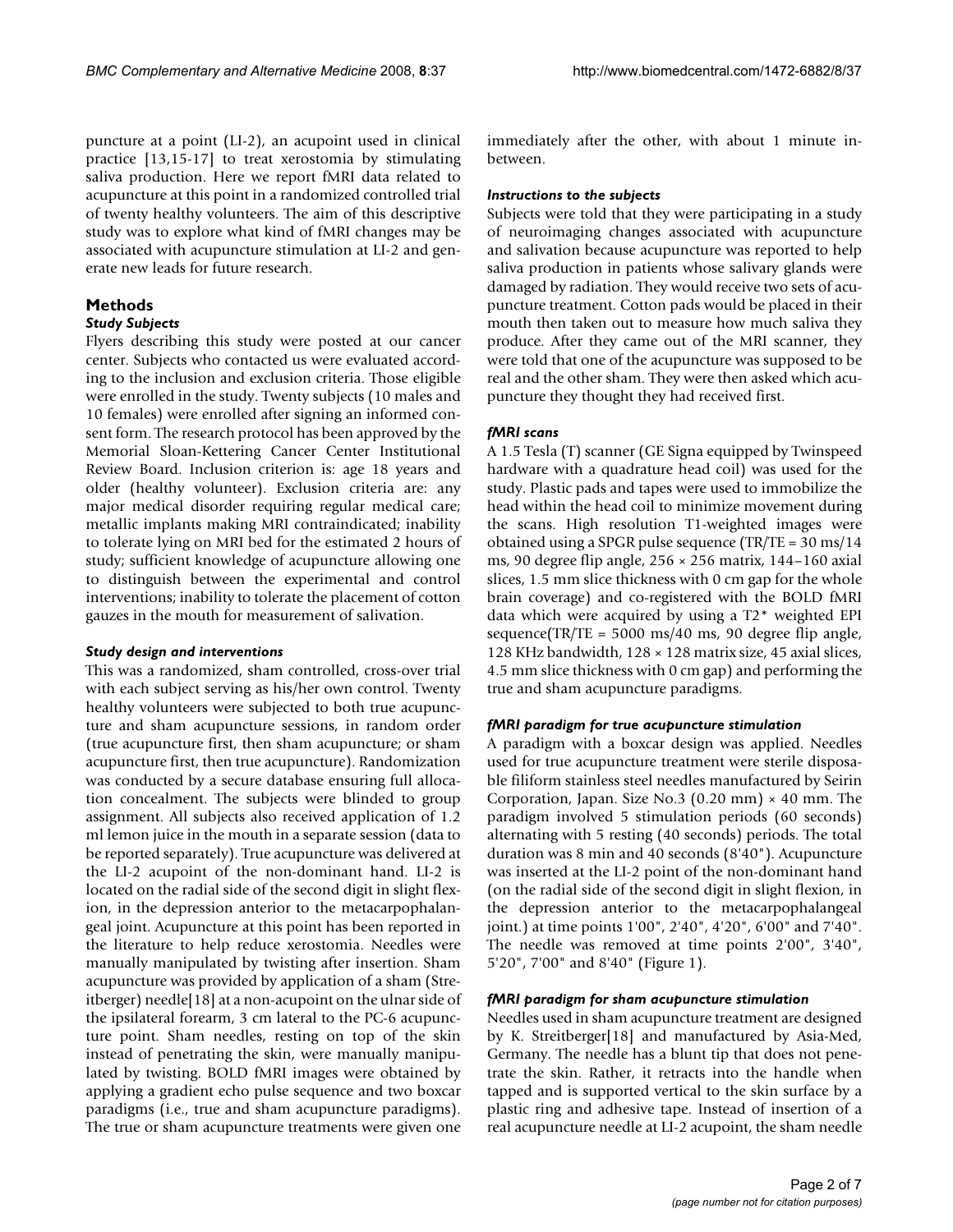

# **Figure 1**

**Experimental Design**. Each subjects received both true and sham acupuncture in a randomized order. Boxcar design of fMRI paradigm was used. Each fMRI paradigm lasted a total of 8 minutes and 40 seconds. Stimulation (true or sham acupuncture) was initiated at the time points indicated with the downward arrows and stopped at those indicated with the upward arrows (panel 1a). During true acupuncture, a real acupuncture needle was inserted at the LI-2 acupuncture point. During sham acupuncture, a Streitberger placebo needle was applied at a non-acupuncture (sham) point (panel 1b).

is applied to a point on the ulnar side of the ipsilateral forearm, 3 cm lateral to the PC-6 acupuncture point. PC-6 is located at 2 thumb-widths above the wrist crease between the tendons of palmaris longus and flexor carpi radialis. The timing of the stimulation and resting periods in the paradigm are identical to the timing in the true acupuncture stimulation (Figure 1).

#### *Evaluation of subject blindness*

Upon completion of the session, subjects were asked whether they thought they received true or sham acupuncture first, and why. This was to account for effects from placebo effect.

#### *Measuring saliva production*

Similar to as in [19], a pair of 2 inch by 2 inch sterile cotton gauzes was placed next to the parotid gland duct buccal opening, one on each side. The gauzes were preweighed. Subjects were instructed not to swallow during the period. The gauzes were removed after 8 minutes and 40 seconds and weighed again. The difference in weight represents the amount of saliva produced.

#### *Data Analysis*

The functional MRI data acquired from the scanner were transferred to a LINUX work station and analyzed by using AFNI software (version: 2005\_11\_18\_1920)[20]. The data processing includes motion correction. The motion curves (displacement in millimeter versus fMRI scanning time) were plotted. Seven subjects (6 females and one male) had head motion larger than 5 mm that was too great for accurately determining activation areas and were excluded from further analysis. One left handed subject was excluded from the final data analysis. Spatial smoothing with a 4 mm Gaussian filter was applied for blurring the data to increase the signal to noise ratio. All 26 data sets for the 13 included subjects and the two paradigms were performed in the individual and group analyses. A cross correlation coefficient (r) for the time course of each voxel and the input functions based on the paradigms' time patterns was calculated. The r value for the corresponding p value less than 0.05 was selected for the individual and group analyses to threshold the activation areas. A p value of less than 0.05 was considered statistically significant [21-23].

The group analyses were performed by applying an ANOVA algorithm with acupuncture (true or sham) as a fixed effect and subjects as the random effect. The activated areas for the individual analyses were colored and overlaid on the high resolution SPGR T1 weighted images. The activation areas showed in color in the images of the group analyses were overlaid to a standard Talairach brain. The coordinates for activation area (i.e., cortex) were determined by selecting the mid-point in the area for the slice with the most activation pixels, and were labeled based on the Talairach space.

Descriptive, comparative and correlative statistical analyses were performed using the build-in functions in Microsoft Excel.

#### **Results**

The age of the subjects (ten male and ten female, all but one being right-handed) ranged from 22 to 58 years, with a median of 30. The order of needle stimulation was exactly balanced, with half of the sample randomized to receive true before sham acupuncture and half randomized to receive treatment in the reverse order. There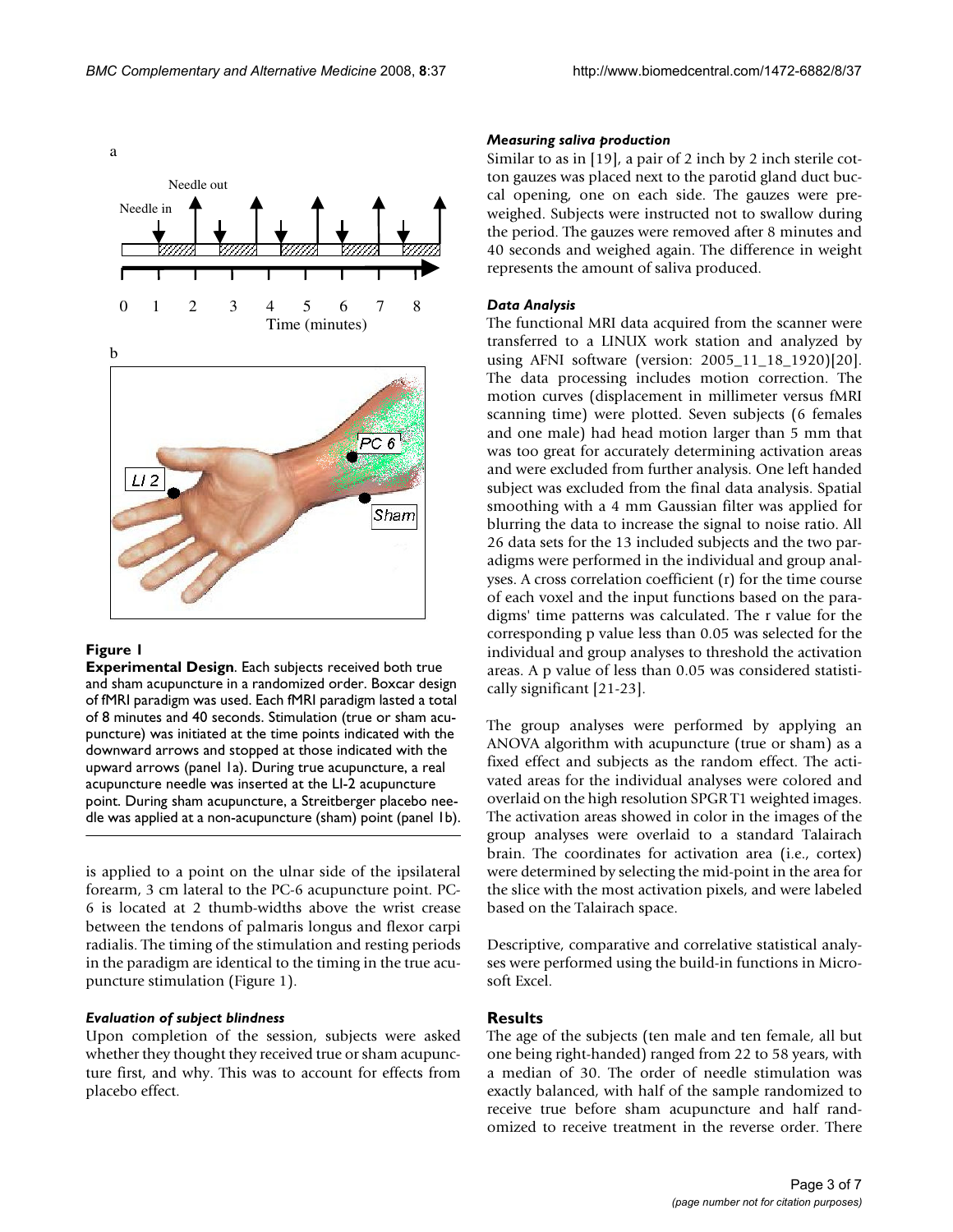| Cortex   | Left<br>inferior<br>frontal<br>gyrus | Right<br>inferior<br>frontal<br>gyrus | Left Pre<br>Central<br>Gyrus | <b>Right Pre</b><br>Central<br>Gyrus | Left Insula | Right Insula | Left Middle<br>Frontal<br>Gyrus | Right<br>Middle<br>Frontal<br>Gyrus | Left Post<br>Central<br>Gyrus | <b>Right Post</b><br>Central<br>Gyrus |
|----------|--------------------------------------|---------------------------------------|------------------------------|--------------------------------------|-------------|--------------|---------------------------------|-------------------------------------|-------------------------------|---------------------------------------|
| $X(R-L)$ | $-44(L)$                             | 44(R)                                 | $-46(L)$                     | 55(R)                                | $-46(L)$    | 44(R)        | $-35(L)$                        | 44(R)                               | $-60(L)$                      | 50(R)                                 |
| $Y(A-P)$ | 25(A)                                | 35(A)                                 | 6(A)                         | $-3(P)$                              | I(A)        | $-11(P)$     | 40(A)                           | 35(A)                               | $-22(P)$                      | $-19(P)$                              |
| $Z(S-I)$ | 4(S)                                 | I(S)                                  | 8(S)                         | 8(S)                                 | 12(S)       | I 5(S)       | 9(S)                            | 16(S)                               | 26(S)                         | 26(S)                                 |

**Table 1: Talaraich coordinates of regions activated by true acupuncture**

was no evidence of unblinding: 8 patients guessed the order of treatments correctly, 5 incorrectly and 7 were unsure. There were no obvious differences in terms of the reasons given by subjects for their guess as to allocation.

#### *True acupuncture*

The timing of acupuncture stimulation (true or sham) and the acupuncture points are shown in Figure 1. To evaluate changes induced by acupuncture, we conducted a group analysis ( $p < 0.05$ ) in the twelve right-handed individuals who provided evaluable fMRI data. True acupuncture activated the parietal operculum, rolandic operculum, frontal operculum and insula (Figure 2). No regions of deactivation were observed. Talairach coordinates of the regions of interest (ROI) are shown in Table 1. Despite acupuncture being conducted on the left hand, bilateral activation was observed.

#### *Sham acupuncture*

To test against non-specific effects of cutaneous stimulation, we chose to use the sham (Streitberger) needle at a non-acupoint with the recipient blinded. This type of needle has a blunt end. Upon contact with the skin, it retracts into the handle without skin penetration. However, it does elicit a sensation similar to skin penetration. Its ability to blind the recipients has been validated[18]. A group analysis on sham acupuncture data demonstrated that the stimulation did not elicit activation in the above ROIs when compared to baseline. Nor did it elicit any other activation or deactivation detectable at this threshold (p < 0.05). When data from the true acupuncture group was compared directly to that from the sham acupuncture group, again the insular and adjacent operculum were activated (Figure 3a). In addition, activation was detected in the medial frontal gyrus (data not shown).

#### *Saliva production*

True acupuncture led to a modestly but significantly higher amount of saliva production. Among the 13 subjects who provided evaluable fMRI data, average salivation in grams during the true and sham acupuncture phases was 2.72 (SD 1.42) and 2.38 (SD 1.43) respectively (two tailed paired t-test  $p = 0.02$ ). Salivation was 0.34 g higher during the acupuncture phase than the sham phase (95% C.I. 0.10, 0.59). These data support previous clinical reports that acupuncture stimulates salivary flow [11-14]. Saliva production and insula/operculum ROI volume from the individuals have a Pearson correlation



#### **Figure 2**

**fMRI changes associated with true acupuncture at LI-2**. Sagittal, coronal and axial view (respectively) of cortical areas activated by the true acupuncture paradigm.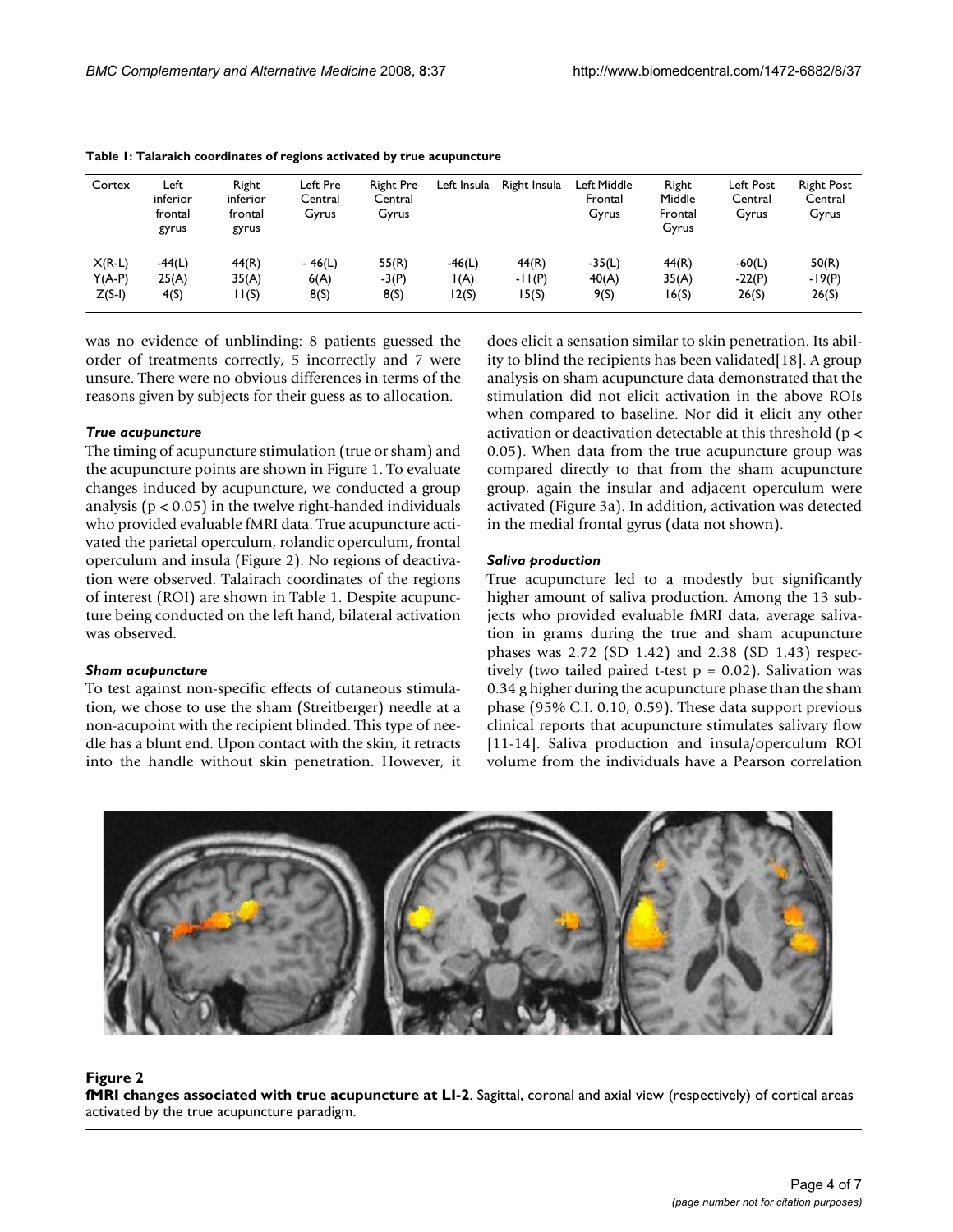



# **Figure 3**

**Specific activation by true acupuncture versus placebo acupuncture**. Activation regions shown by fMRI signals associated with true acupuncture were compared to those from sham acupuncture. Panel 3a: sagittal, coronal and axial view (respectively) of activation in the insula and adjacent operculi. Panel 3b: Correlation of saliva production with ROI volumes.

coefficient of 0.63. Linear regression of the two sets of values is shown in Figure 3b.

# **Discussion**

Acupuncture has been shown in clinical studies to have analgesic effects [2-4]. Several neuroimaging studies showed that acupuncture modulate activities in areas of the brain that are involved in pain signal processing. However, correlation between other physiological effects induced by acupuncture and the corresponding neuroimaging changes has not been well studied. Here we used a different experimental model, the acupuncture/xerostomia model, to investigate the possible mechanisms of action of acupuncture.

The pattern of fMRI activation we observed was interesting. By "pattern", we mean the totality of activation/deactivation areas. We observed some overlap with areas involved in pain perception. Pain can elicit activation of the sensorimotor cortices, rostral anterior cingulate cortex, insula, cerebellum, hippocampus, brain stem, etc. [9,24-29]. However, despite unilateral (on the left hand only) stimulation of subjects included in the final data analysis, we saw bilateral activation. We can not fully explain this finding by attributing it to painful stimulation alone.

The mechanisms of action of acupuncture in stimulating saliva production are unknown. It is possible that acupuncture at points in the head and neck area directly stimulates nerves innervating salivary glands. Another possibility is the placebo effect because expectation is well known to induce saliva production as in Pavlovian conditioning. A third possibility is that acupuncture acts by interacting with certain components of the neuronal network involved in salivation.

The neuronal matrix that controls salivation is not fully understood. Our current understanding indicates that it results from a complex interaction among many components of the peripheral and central nervous system, instead of a simple local reflex. Gustatory, olfactory and visual stimuli lead to activation of the insula, frontal operculum and rolandic operculum [30]. The insula and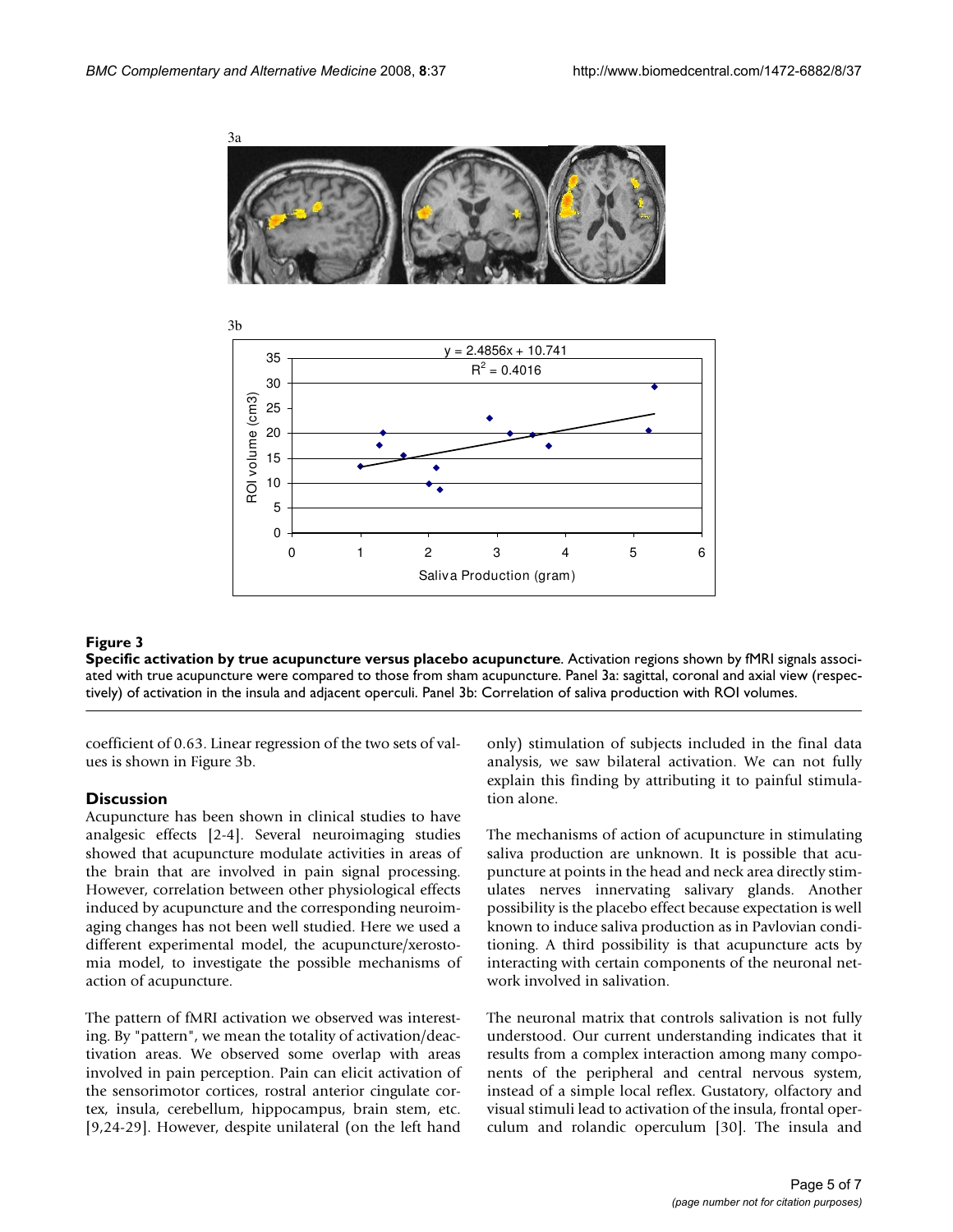rolandic operculum receive a direct projection from the thalamic gustatory relay through bifurcate neurons[31]. Neuronal activity in this region is modulated by sensory input from taste receptors and lingual somatosensory receptors[30]. Pure gustatory stimuli and somato-gustatory stimuli both activate the insular lobe, the rolandic operculum, the frontal operculum and the temporal operculum[32]. Hypersalivation is observed during temporal lobe seizures [33]. During intraoperative mapping of a case of ictal hypersalivation, the seizures were identified as arising from the left anterior frontal operculum. After resection of epileptogenic opercular cortex, the seizures disappeared with no additional neurological deficits[34].

Our data shows that areas activated by acupuncture at LI-2 overlap those involved in gustation/salivation[30]. But our study was descriptive in nature. We can not conclude that there is a causal relationship, i.e. such activation led to increased salivation. Nonetheless, our observations serve as a foundation for further hypothesis testing studies. A hypothesis we are proposing is illustrated in Figure 4. In this hypothesis, the insula and adjacent operculi are where gustatory, olfactory, visual stimuli and signals from expectation/suggestion are integrated. After the integration, signals are sent to the salivary nuclei in the pons which then go to the salivary glands via cranial nerves. Acupuncture, by activating the insula and adjacent operculi, taps into this circuit and produces the down-steam event of increased saliva production.

There are several limitations in our study. They were due to the exploratory nature of the study. Our original goal was to identify areas of interest, if any, that warrant further studies. It was not to test point specificity or other hypothesis. First, we included only one type of control intervention – sham acupuncture at a non-acupuncture point. We had considered using sham acupuncture at LI-2 or real needles at a non-acupuncture point as controls. We thought that the former might generate similar, although weaker, stimulation at the same location. We would then be comparing dose responses. In the latter case, we would be comparing point specificity which was not our original goal. To establish point specificity, we would have to compare true acupuncture at different acupoints and non-acupoints in one experiment, which would be a logical next step. Secondly, we did not ask the subjects to describe sensations, especially gustatory sensations, experienced during acupuncture. If acupuncture stimulates salivation via the gustatory cortices, one would expect to evoke such sensation. We also did not asked the subjects to describe "deqi" sensation, which is thought to be important for responses to acupuncture. A correlation between "deqi" sensation and fMRI changes would be an important finding.



#### Figure 4

**Schematic representation of the gustation-salivation neuronal circuitry and how acupuncture may interact with it**. Green lines represent input neural signals, red lines output signals. Solid lines represent physiological response of salivation to gustatory stimuli. Dashed lines represent physiological signals from other cortices. Dotted lines represent the hypothetical pathway through which acupuncture activates the opercular and insular cortices. Areas A: thalamus; B: the insular and opercular cortices; C: salivatory nuclei in the pons.

# **Conclusion**

In this study, we show that acupuncture at a point commonly used to treat xerostomia is associated with activation of the insula and adjacent operculi. Such changes are not observed during sham acupuncture. True acupuncture also induces saliva production significantly more than sham. There is a positive correlation between the amount of saliva produced and changes in ROI volume. Our data suggest these areas are involved in the processing of stimuli at the LI-2 point by acupuncture. How the neuroimaging changes are linked to the physiological changes we observed deserve further investigation.

#### **Abbreviations**

fMRI: functional magnetic resonance; BOLD: blood oxygen level dependent; CAM: complementary and alternative medicine; ROI: region of interest.

#### **Competing interests**

The authors declare that they have no competing interests.

#### **Authors' contributions**

GD conceived the study, participated in its design and coordination and drafted the manuscript. BLH participated in study design, carried out fMRI data acquisitions